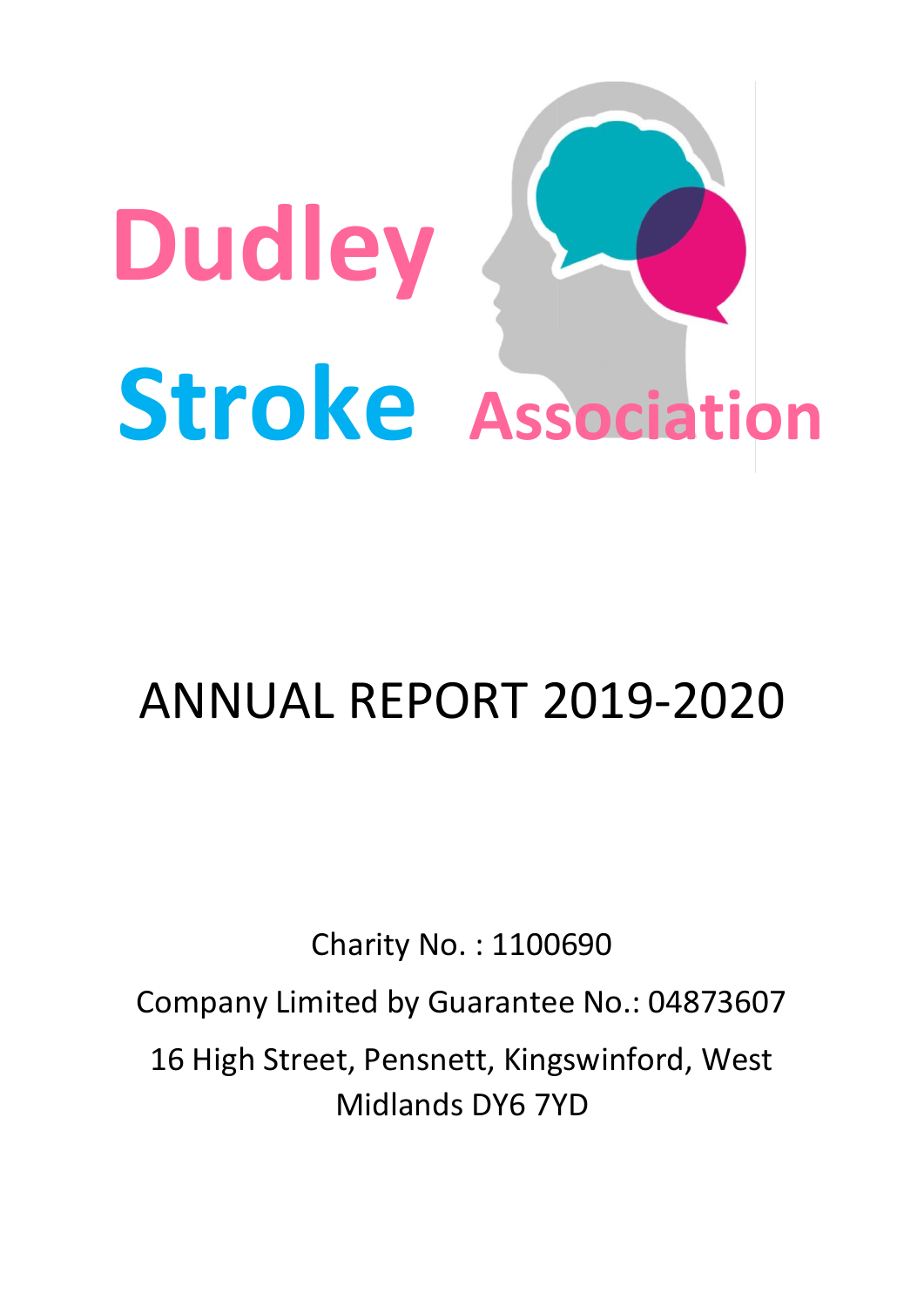# **Aims and Objectives**

### **Our Vision**

Our vision is a borough in which people that have had a stroke, their families and carers are supported, able to live fulfilled and independent lives, and people are aware of strokes, its effects and preventions.

### **Our Mission**

Dudley Stroke Association aims to provide high quality advice, guidance and support to people, carers and their families who have experienced a stroke and to raise awareness of strokes and stroke prevention in Dudley borough.

### **Our Values**

**Respect and Confidentiality** – we will always treat others with respect and retain confidentiality

**Commitment and Support** – we are committed and supportive to the people who need our help

**Access** – we believe that people who have had a stroke, their families and their carers should have access to information and support

**Equality and Diversity** – we strive for equality of opportunity and value diversity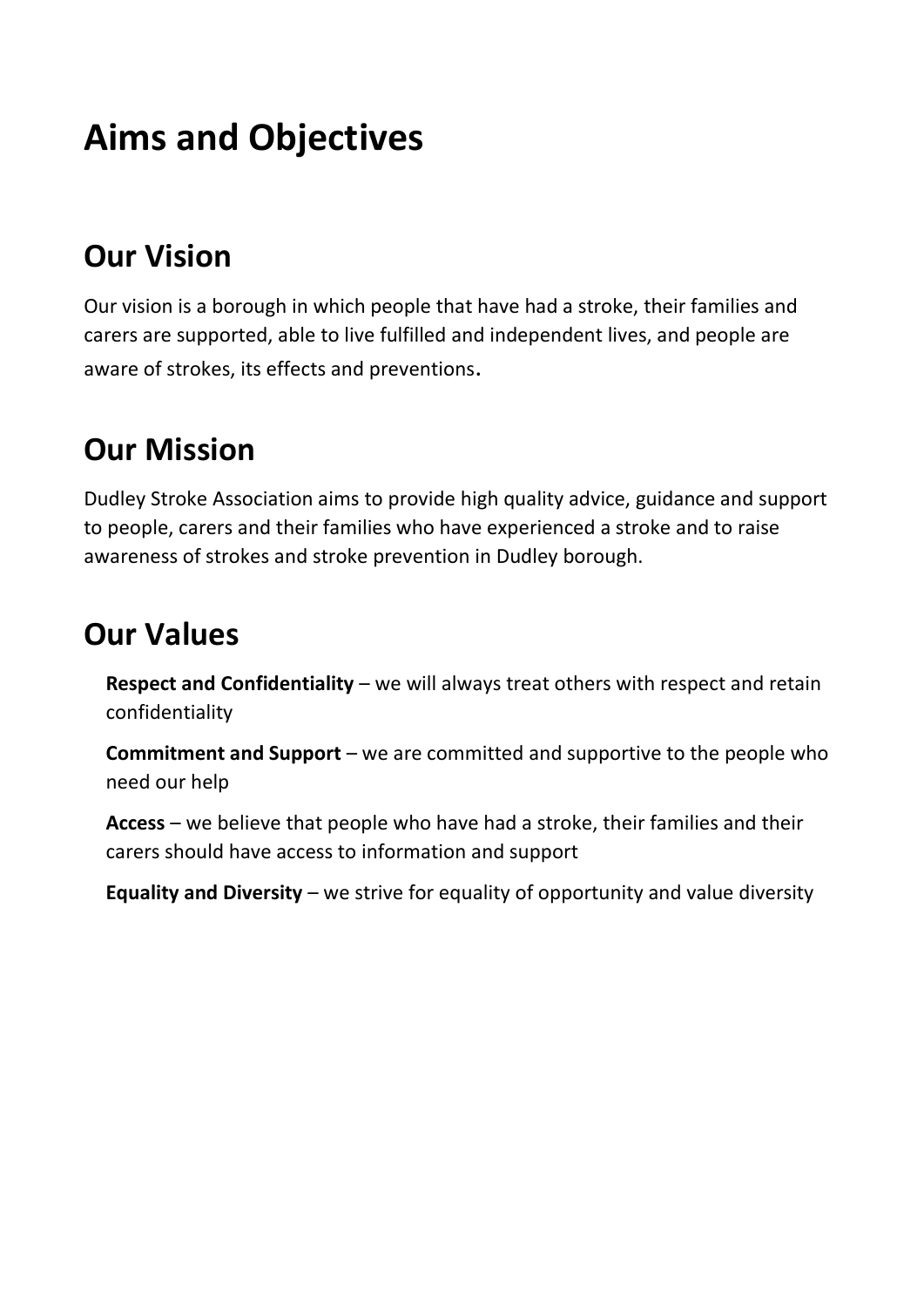#### **Governance**

#### **Board of Directors:**

| Alan Hackett             | Chair                    |
|--------------------------|--------------------------|
| Graham Jones             | <b>Treasurer</b>         |
| Anne Adams               | <b>Company Secretary</b> |
| Ann Cashmore             |                          |
| <b>Christine Charles</b> |                          |
| David Tuplin             |                          |

#### **Staff**

| Jayne Emery           |                              | Chief Officer (resigned August 19)    |
|-----------------------|------------------------------|---------------------------------------|
| <b>Roger Edwards</b>  |                              | Development Officer/Long Term Support |
| <b>Pauline Caines</b> |                              | <b>Support/Stroke Reviews</b>         |
| Wendy Jackson         |                              | <b>Support/Stroke Reviews</b>         |
| Lynne Evans           | $\qquad \qquad \blacksquare$ | <b>Support/Stroke Reviews</b>         |
| Cathy Watson          |                              | <b>Support/Stroke Reviews</b>         |
| <b>Gaynor Avison</b>  |                              | Admin Officer                         |
| <b>Chris Fradgley</b> | $\qquad \qquad \blacksquare$ | Admin/ Long Term Support              |
| Rita Taylor           |                              | Admin Support (retired 2019)          |
| <b>Karen Walters</b>  |                              | Long Term Support                     |
|                       |                              |                                       |

#### **Volunteers:**

Matt Hazeldine Neil Fulton Brian Holliday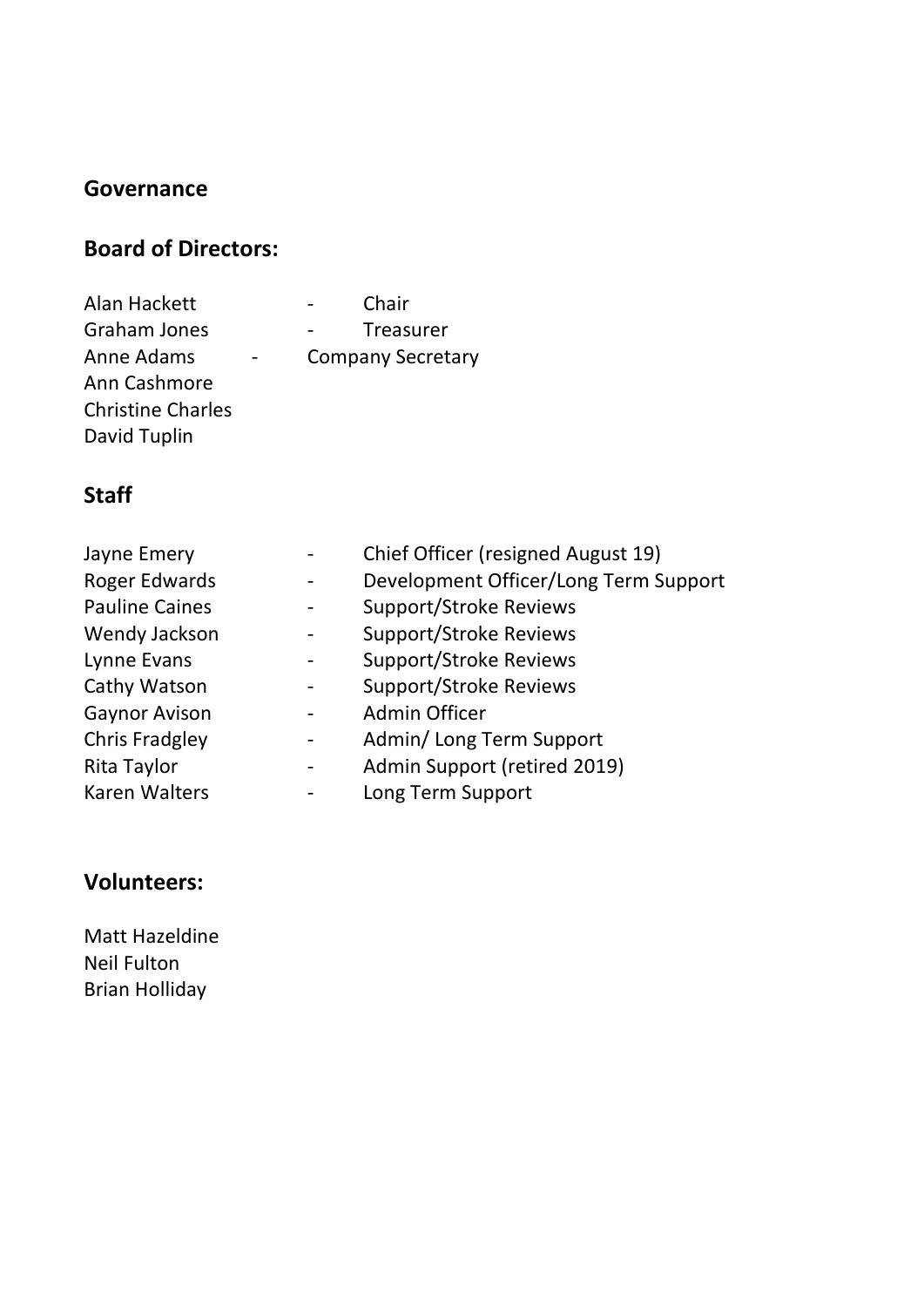## **Chairman's Foreword**

At the start of the 2019-20 year under review, we were anticipating great progress with a new Manager Jayne Emery in post and negotiations underway for a move to new premises on Pensnett High Street.

For some time the Trustees had felt our charity had outgrown our previous premises on Pensnett Trading Estate, as all Staff could no longer be accommodated simultaneously leading to disruption of staff communication and working patterns.

in July 2019 our Manager Jayne coordinated a smooth transfer to the new offices, which in turn involved a review of our IT and telephone systems.

Like most organisations our IT resources had grown incrementally as our services had evolved. So a strategic replacement of computers within the limitation of our finances was undertaken and Systems were transitioned to Microsoft Office 365, which offered future flexibility of staff utilisation and has since proved invaluable.

Meanwhile Jayne felt that our organisation did not match her expectations and ambitions, so that in August 2019 she tendered her resignation. So began a period of re-advertising and interviewing for a replacement Manager and I am delighted to report that in early 2020 we engaged an outstanding candidate in Laura Martin who came with experience of stroke administration and has fitted seamlessly into our organisation.

We then anticipated that we would settle into a period of consolidation but as ever fresh challenges appeared in the form of a new organisation Dudley Integrated Health and Care NHS Trust, which from April 2021 will manage the devolved finances that form the income for our Support Worker services. Laura is therefore involved in developing this new important relationship with DIHC.

Meanwhile we continue to meet our prime objective to offer support to all who suffer a stroke in Dudley for which we receive praise and plaudits from our service users. I am indebted to our staff and the Trustees who have supported the Association unstintingly through trying times.

#### **Alan Hackett**

#### **Chairman**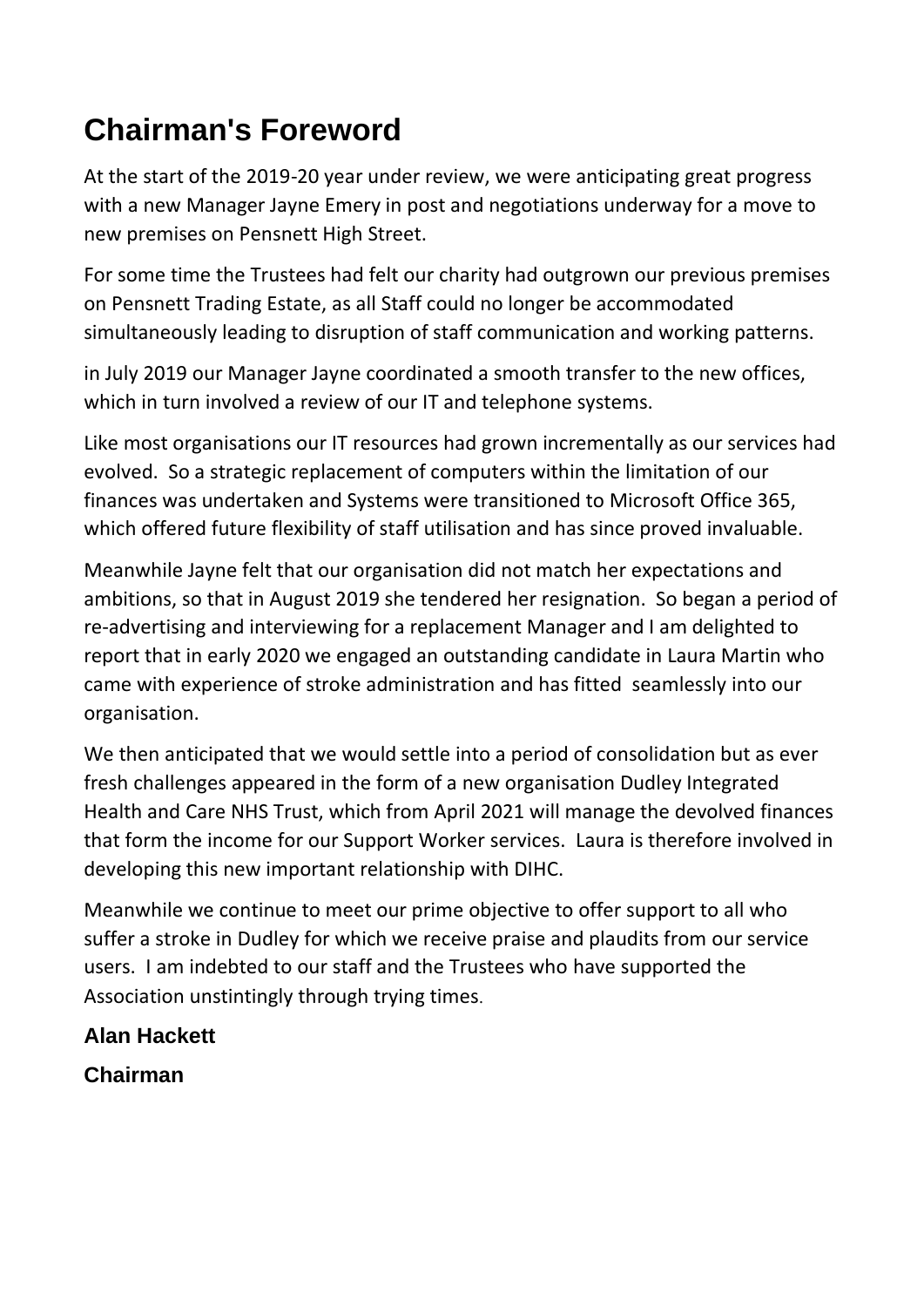### **Current Year**

2019-2020 has been another very busy year for Dudley Stroke Association, with the move to new premises in July 2019and a new logo. All staff, trustees and volunteers have continued to provide high quality services that enhance the lives of people who have had a stroke. We firmly believe that **'life goes on after a stroke'.**

#### **Family and Carer Support/Stroke Review service**

Our Family and Carer support and stroke review service continues to be funded by Dudley Clinical Commissioning group (Dudley CCG). Majority of our referrals come from Russells Hall Hospital and all people admitted to a Dudley Hospital are referred to us. Weekly ward visits enable them to be contacted, whilst an inpatient, informed of our service, the support available and review process.



#### **607 people were referred to us in 2019/20**

On discharge people are contacted within 14 days to ensure that they have everything in place and any concerns can be raised. Following this for some it may be a weekly/monthly support call, sending out information, providing emotional support, or signposting to other organisation. Others will be happy to wait until their review is due, knowing we are only a telephone call away if their situation changes.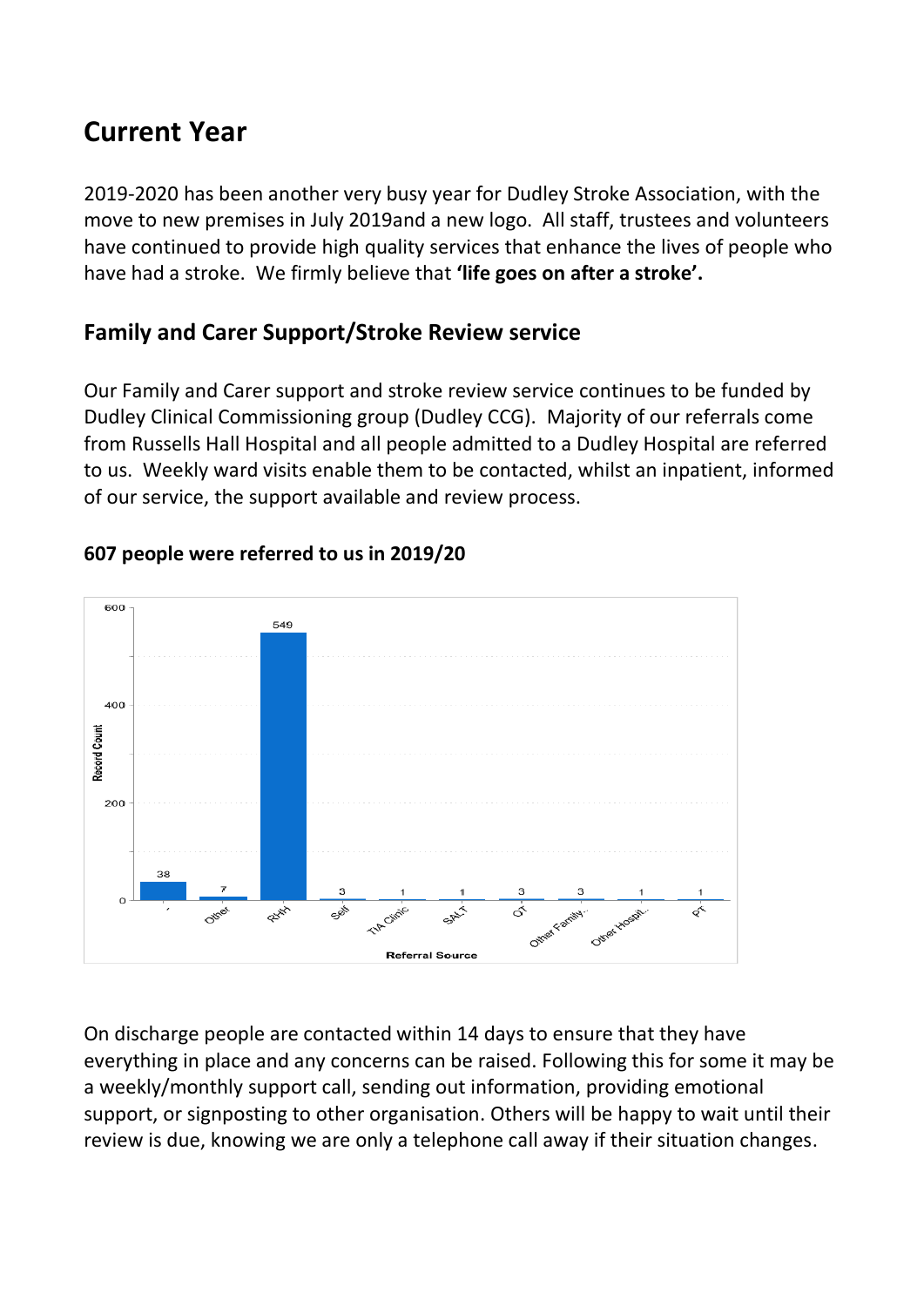People who do not have a Dudley GP are also contacted and with their permission referred to their local support/stroke review service for ongoing support.

One of the key benefits of our stroke support service is our ability to be flexible to meet and respond to people's needs.



Stroke affects people of all ages, although the majority may be over 65, 12 people were between 25 to 34 years and 1 person under 25years

#### **Age range of referrals with a Dudley GP**

#### **Stroke Reviews**

Our Support Workers provide reviews for stroke survivors at 6 weeks following their discharge from hospital and then at 6 months and 12 months post stroke. Copies of reviews are sent to the stroke survivor along with their GP. We do not work on our own but have strong links to therapy and other services, enabling us to make referrals as appropriate to help with difficulties/problems

identified.

6-week reviews carried out via the telephone (unless information indicates a home visit is required) ensure that stroke survivors have the appropriate information and services required following their discharge and to see how they are generally progressing.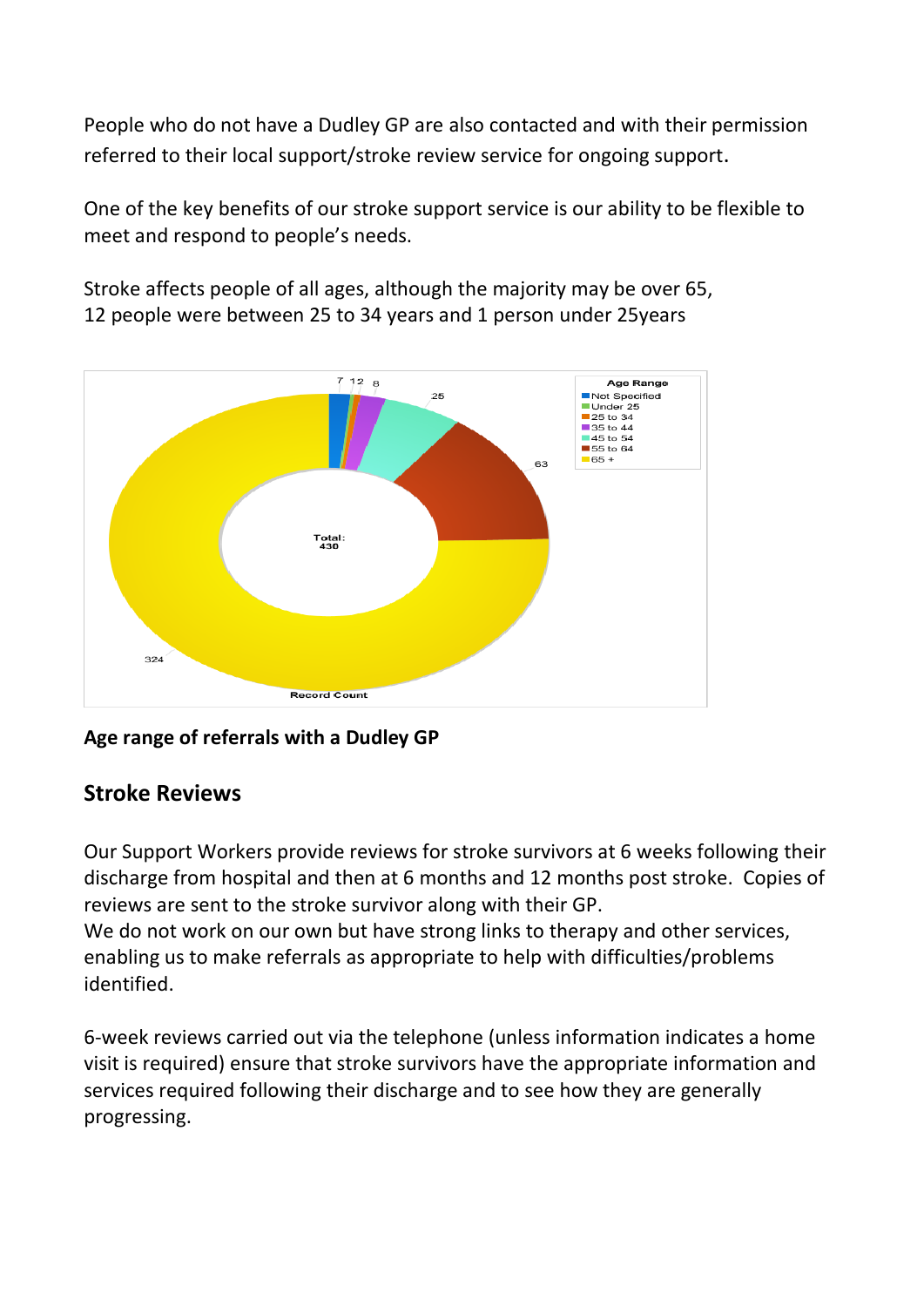The Stroke Sentinal audit states all people are required to have a 6 month stroke review between 4 – 6 months post stroke, and we like other organisations are required to fill in data (non- identifiable, with their permission) stating it has been carried out and how the stroke has affected them. This review usually take place at the stroke survivors' home and looks at all aspects of their recovery, including taking their blood pressure. Meeting people face to face enables the support worker to get a truer picture of the person their recovery, and residual difficulties if any, providing information and ongoing support as required



#### **97% of people received their review within the requisite time period.**



#### **Age range of people receiving a 6 month stroke review with a Dudley GP**

12-month reviews take place over the telephone and enable our Support Workers to check how a stroke survivor has progressed from their 6-month review and to check if there are any new concerns.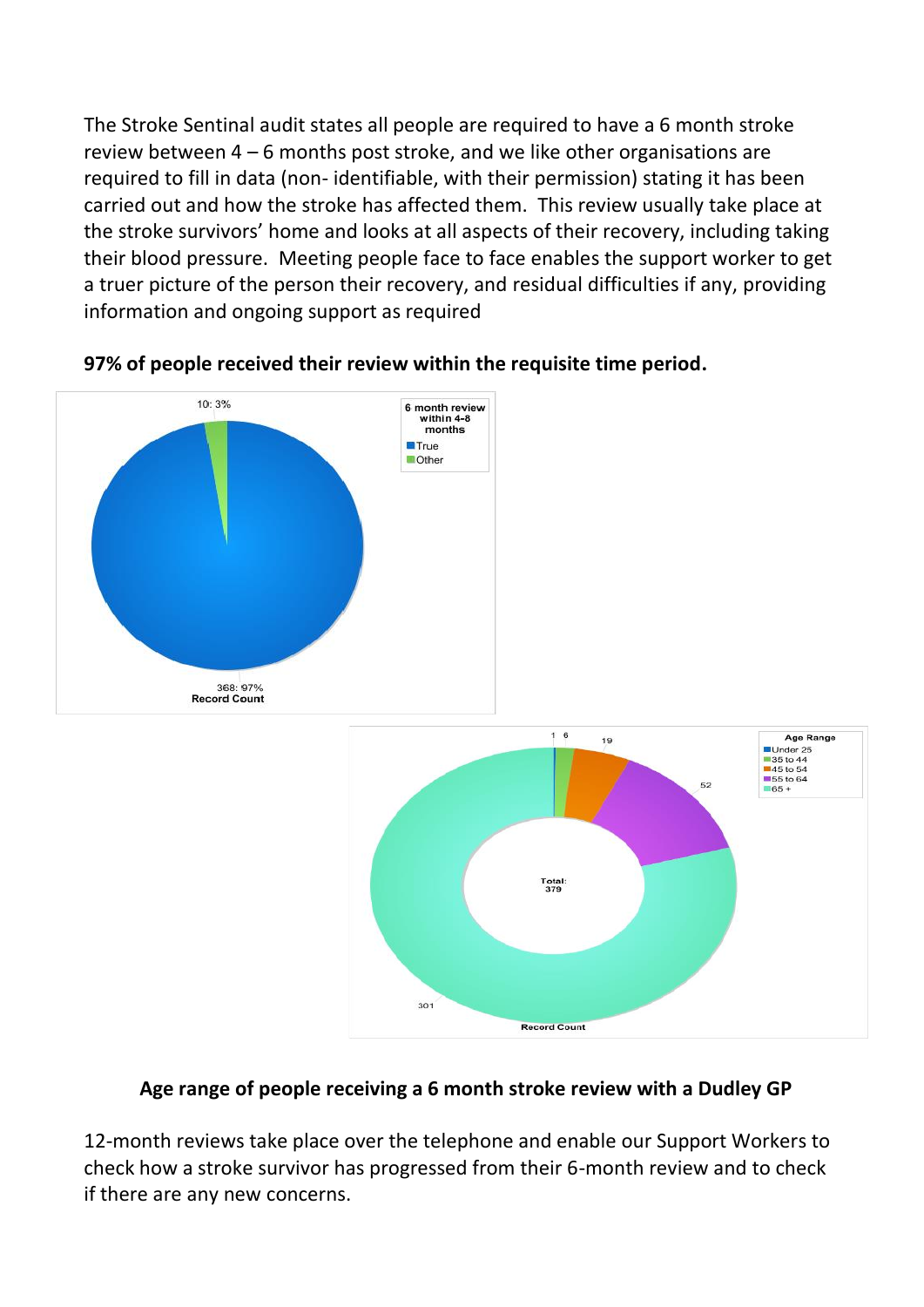### **Long Term Support**

Stroke does not go away after 12 months, people may continue to improve for many years, albeit at a slower rate, and we firmly believe that **"Life does go on after a Stroke"** . Our group activities enable people to meet like-minded people, support each other and build up on skills, together with providing much need support also to other family members (and friends) who are also living with the effects the stroke has had on their loved one.

This non-funded work provides a much-needed lifeline to many people.

### **Group Activities**

These activities include:

**Talkback** – a weekly support group for stroke survivors who have ongoing speech and communication difficulties, (together with some partners) provides a social atmosphere in which to build up on their skills. An average of 31 people attend each week, a total attendances during the year of 1246.

**Talkback Lunch Club** – monthly club providing peer support to stroke survivors, their families and carers in a relaxed and friendly local pub.

**Coffee Morning** – meeting every two weeks in a local pub. The group provides an opportunity for stroke survivors, their families and carers to chat and share concerns and ideas. Make new friends and for some then go onto have a meal out together. Its often a starting point for some to join our other activities.

**The Dell Exercise Groups** – weekly exercise groups held every Wednesday at the Dell Stadium for stroke survivors, their families and carers. Members also have the opportunity to walk round the track.

An average of 26 people attend each week, (1214 attendances last year) some on their own, some with a family member for support, or to exercise with them. Exercise helps both physical and emotional wellbeing, provides for some the opportunity to do something together and help the fitness and well-being of their partner, together with the support and friendship provided by the well- earned cup of tea afterwards.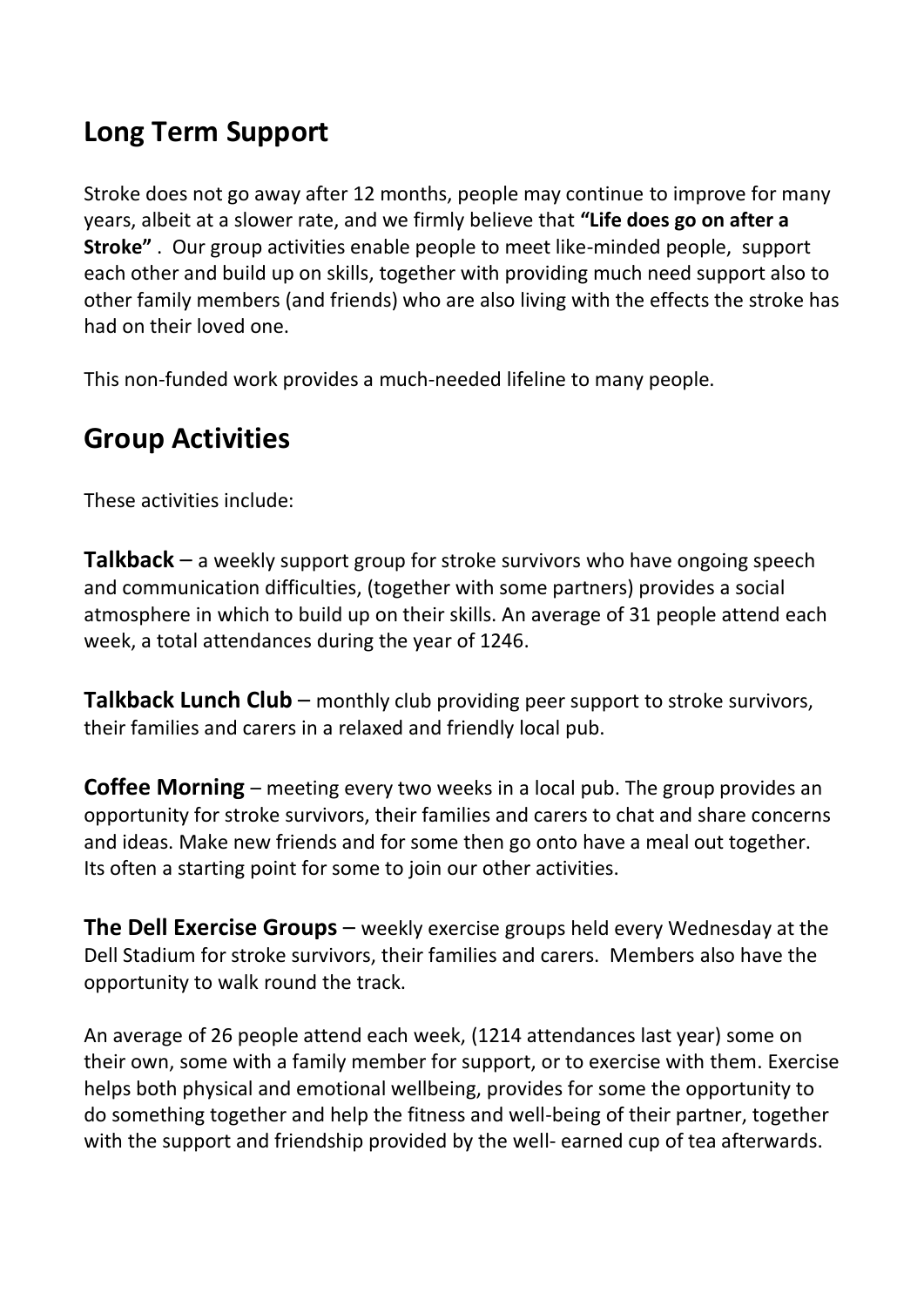In July 2019 we asked the group for their opinions to ensure their needs were being met. Comments made included:

"yes confidence with walking, standing, moving weaker arm, still making progress"

"always allow time to change over different exercises suggest variation to suit my needs"

"seen great improvement in my mum, exercises benefiting her, helping her flexibility & balance"

"feel have improved since attending, has helped me build up my confidence"

"improved my strength in both my legs and arm, walking ability has improved in past 12 months attending"

"great instructors keep everyone motivated, good sense of humour to make classes fun too"

In September we held the Dell Challenge. People deciding to walk between 50 yards, 100 yards, 400 metres (a lap of the track) or for the brave 5k and get sponsored as well. One lady supported by family and friends slowly took 1 hour to walk 100 yards, we had to persuade her that she had done really well and that perhaps the 200 yard target should be next year. Others who when first attending would walk a short distance with chairs placed round the track for a rest managed a whole lap and others varying distances up to 5K. A real success story.

**Family and Carer Support** – weekly friendly and supportive group for stroke survivors, their families and carers, providing a variety of activities including quizzes, singalongs and some chair based exercise . We also asked this group if this met their needs, are their changes, other activities they would like. Again it evaluated well, but some expressed an interest in craft activities, perhaps a speaker, so in December we made Christmas crackers and then in February Easter cards

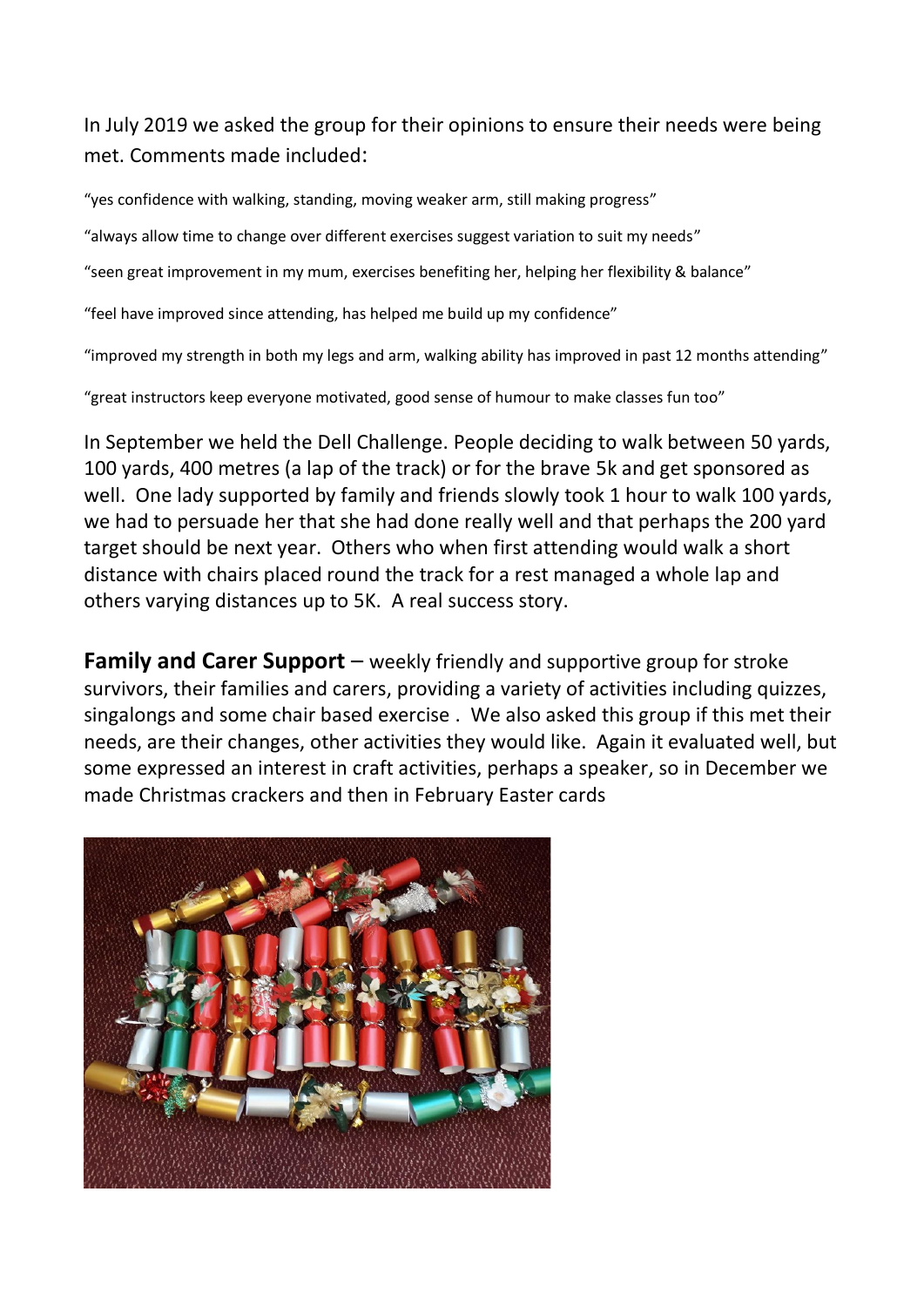#### **Public Health Self-Management Programme**

This 6-week course funded by Public Health aims to improve quality of life by giving people confidence, skills, and information to help them manage their long-term condition or caring role better on a daily basis. Following the extension of our contract into 2019 – 2020, 64 people successfully completed the course.

The course always evaluates well with participants stating how beneficial they found it and for some it was a pathway into attending our other group activities.

TH stated "*A very big thank you for the extremely worthwhile expert patient programme. The presenters were absolutely great and presented he course in a very professional but friendly manner which I know us delegates enjoyed immensely. The confidence building and mixing with people who had also had stroke experience was very beneficial to me personally. I hope to join in some of the activities in the future"*  .

#### **Rotary Stroke Awareness Day** – Stourbridge

Once again we took part in this event offering free blood pressure checks to members of the public in Stourbridge. Although quieter than previous years in Dudley, the checks were welcomed and advice given.

#### **Looking forward….**

As we closed the end of this year, we faced new challenges with the advent of Covid 19 meaning all groups and activities had to stop as we went into "lockdown" and staff relocating to carry out their work from home. Luckily, we had embraced the  $21^{st}$ century and moved onto using Microsoft 365 in February, meaning we were now "in the cloud" and staff were able to work from home accessing the same folders as they had in the office, completing reviews and support via the phone, rather than visits.

It is with this uncertainty, we move into 2020, but look forward to welcoming our new manager Laura Martin who commences her employment with us in April.

#### **Over the last 12 months people have expressed their appreciation of our work, some of the comments made include:**

*"JS thanked W for all her help and support. It really means a lot to her knowing that you are there and with understanding of these matters"*